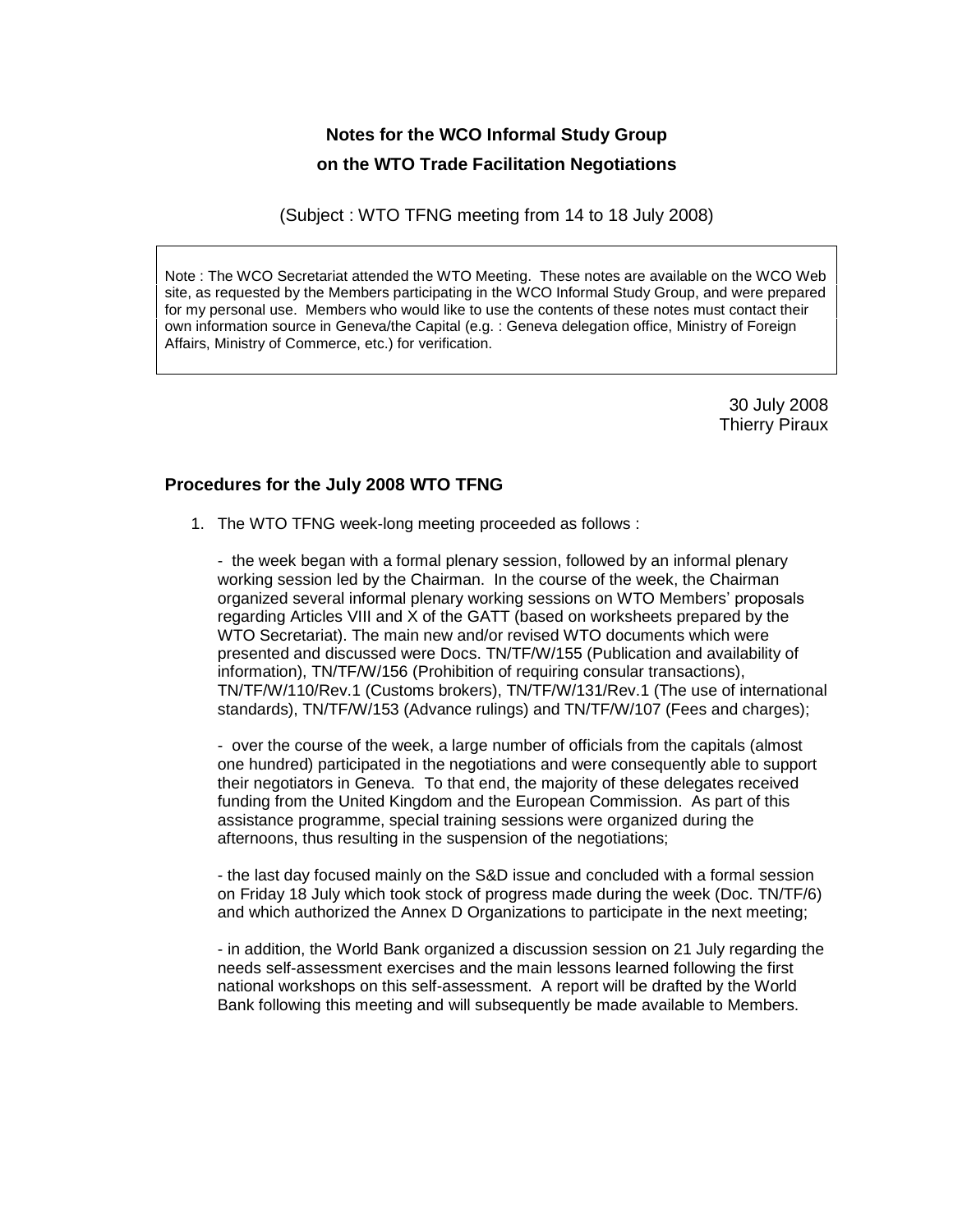## **Interesting points in the negotiations**

#### Article X

- 2. Several proposals were discussed, starting with the proposal on publication and availability of information contained in Doc.TN/TF/W/155. In the interests of consolidation, the co-authors initially proposed that this communication replace TN/TF/W/114/Rev.1 and TN/TF/W/132/Rev.1 in the compilation document TN/TF/W/43/Rev.15 and its subsequent revisions, except for the text on prior publication and consultation contained in Doc. TN/TF/W/132/Rev.1. The discussions mainly focused on clarifying certain terms oraspects of the text such as the judicial decisions mentioned in paragraph 2 (exact scope?), the elements covered by paragraphs 2 (c) and (e) (maintaining these elements? why only in terms of Customs classification? publication only of fees collected by public authorities?), the scope of paragraph 4 (a) regarding publication on a website or else the operation of enquiry points (paragraph 6).
- 3. With regard to advance rulings (Doc. TN/TF/W/153), the main issue still relates to their scope (paragraph 5), namely should one go beyond tariff classification (paragraph  $5$  (a)) (and why not include origin)? In general terms, the elements covered by subparagraphs (b), (c) and (d) are not yet sufficiently precise and some Members would tend to favour deleting them or making them optional.<br>4. It should be noted that the proposal on import alerts (Doc. TN/TF/W/122) is far from
- obtaining unanimity both in terms of its nature (this measure should not be incorporated in the TF Agreement, but rather in the SPS Agreement) and its scope (should be applied to all Members, whether or not Customs Unions).

### Article VIII

- 5. With regard to the proposal on fees and charges (Doc. TN/TF/W/107), many issues are currently still pending, especially with regard to the cost(direct or indirect) or else the exclusion of the ad valorem basis as the basis for calculation. There was also the issue of ensuring consistency between this proposal and the proposal on the prohibition of requiring consular transactions (Doc. TN/TF/W/104). With regard to this last issue, it is worth noting the communication submitted by the United States in Doc. TN/TF/W/156 and which contains a range of additional information on the costs and burdens associated with consularization requirements, as wellas on previous efforts to eliminate this practice.
- 6. In terms of the use of international standards (TN/TF/W/131/Rev.1), there was an initial proposal to incorporate Doc. TN/TF/W/130 (on the use of international standards for the simplification and harmonization of trade documents) within the latter in the interests of consolidation. All the Members agree that standardization is an extremely important aspect of TF and that a text in this respect is consequently required. Many Members expressed support for a general text and do not want to refer to specific international standards. Certain Members would also like a more flexible text in paragraph 1 by including therein a term such refer to specific international standards. Certain Members would also like a more (the idea is that national standards can sometimes be more effective than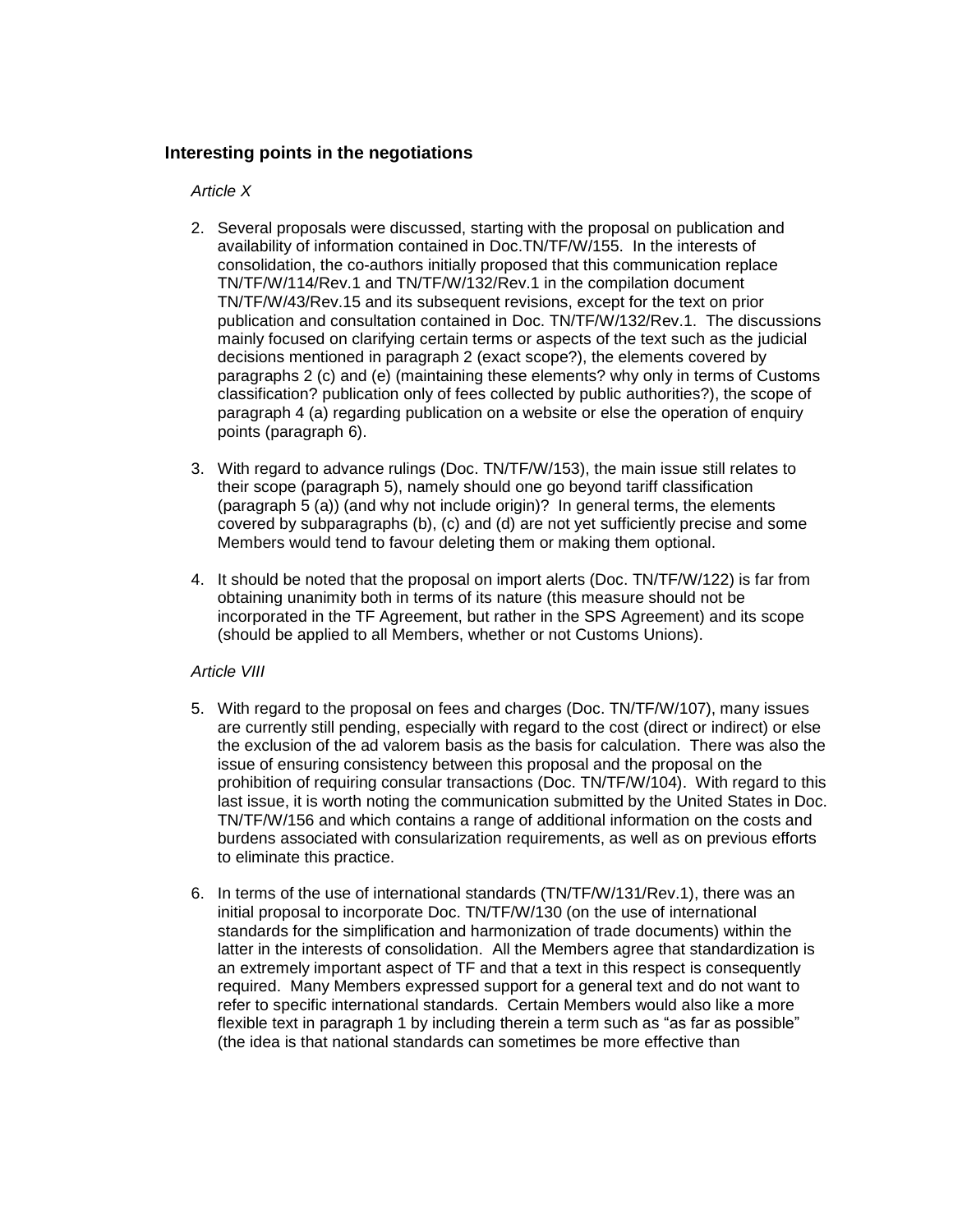international standards). In this context, Norway also asked that the WCO give an updated presentation on its international standards at the next TFNG.

- 7. With regard to Customs brokers, the European Communities presented Doc. TN/TF/W/110/Rev.1 which was widely discussed. The amended revised version radically changes the scope of this proposal, insofar as it is no longer a question of abolishing the compulsory use of Customs brokers, but merely ensuring that licensing requirements are transparent and proportionate. At this stage, several requests were made for clarification of paragraphs 2 and 3 (what is meant by <sup>of a</sup>qualified economic made for clarification of paragraphs 2 and 3 (what is meant by "qualified economic requirements are transparent and proportionate. At this stage, see made for clarification of paragraphs 2 and 3 (what is meant by "que operators"? Why can the number of licences not be limited?).
- 8. Finally, the proposal on the Single Window remains problematic for many WTO France Pronty current making to increase them remined by<br>Finally, the proposal on the Single Window remains problematic for many WTO<br>Members and some of them recommend making this a "best effort" provision.
- 9. Little progress was made in terms of S&D and there is still some question of presenting a plan in which the commitments contained in the Agreement are listed under three separate categories, namely :

- category A : provisions applicable immediately after entry into force of the Agreement; Agreement;<br>- category B : provisions to be implemented following expiry of the transition peri<br>- category C : provisions related to Members' capacities to implement them.

- category B : provisions to be implemented following expiry of the transition period;
- 

This plan could be presented upon the signature, or at any rate no later than the entry into force, of the Agreement and would be subject to a capacity self assessment being carried out (with or without assistance). This self-assessment exercise would consequently be aimed at identifying measures covered by these three categories, but not at setting a schedule or estimating the costs of implementing measures B and C. With regard to the technical assistance thatmay be requested by developing and least-developed countries to conduct capacity self assessment workshops, the WTO Secretariat said that it would endeavour to reply, by the end of the year, to all the requests received by 18 July 2008.

- 10. In respect of category B and C measures, more detailed discussions will have to be held, especially regarding the category C proposals which will have to be covered by a capacity building plan (to be notified to the Trade Facilitation Committee - when?). Many Members expressed a preference for greater flexibility in terms of this S&D mechanism (e.g. in cases where the capacity building plan cannot be presented within the time frame or where capacities have not been acquired within the deadline set. Furthermore, are these deadlines merely guidelines or are they compulsory?). There is also the issue of whether a final date must be set by which the Agreement would be applied in its entirety.
- 11. At the end of the meeting, the Chairman welcomed the headway in the discussions.<br>These negotiations continue to operate using the bottom-up process that has<br>characterized this Group's working method since the very outs These negotiations continue to operate using the bottom-up process that has negotiations to establish the text of the Agreement will continue on the basis of the characterized this Group's working method since the very outset. Further<br>negotiations to establish the text of the Agreement will continue on the basis of the<br>compilation of proposals, using the worksheets and aide-mémoire is taken of the suggestions for additions, eliminations and modifications that are made by delegations with respect to those proposals. These documents are nevertheless compilation of proposals, using the worksheets and aide-mémoires in which account<br>is taken of the suggestions for additions, eliminations and modifications that are made<br>by delegations with respect to those proposals. Thes